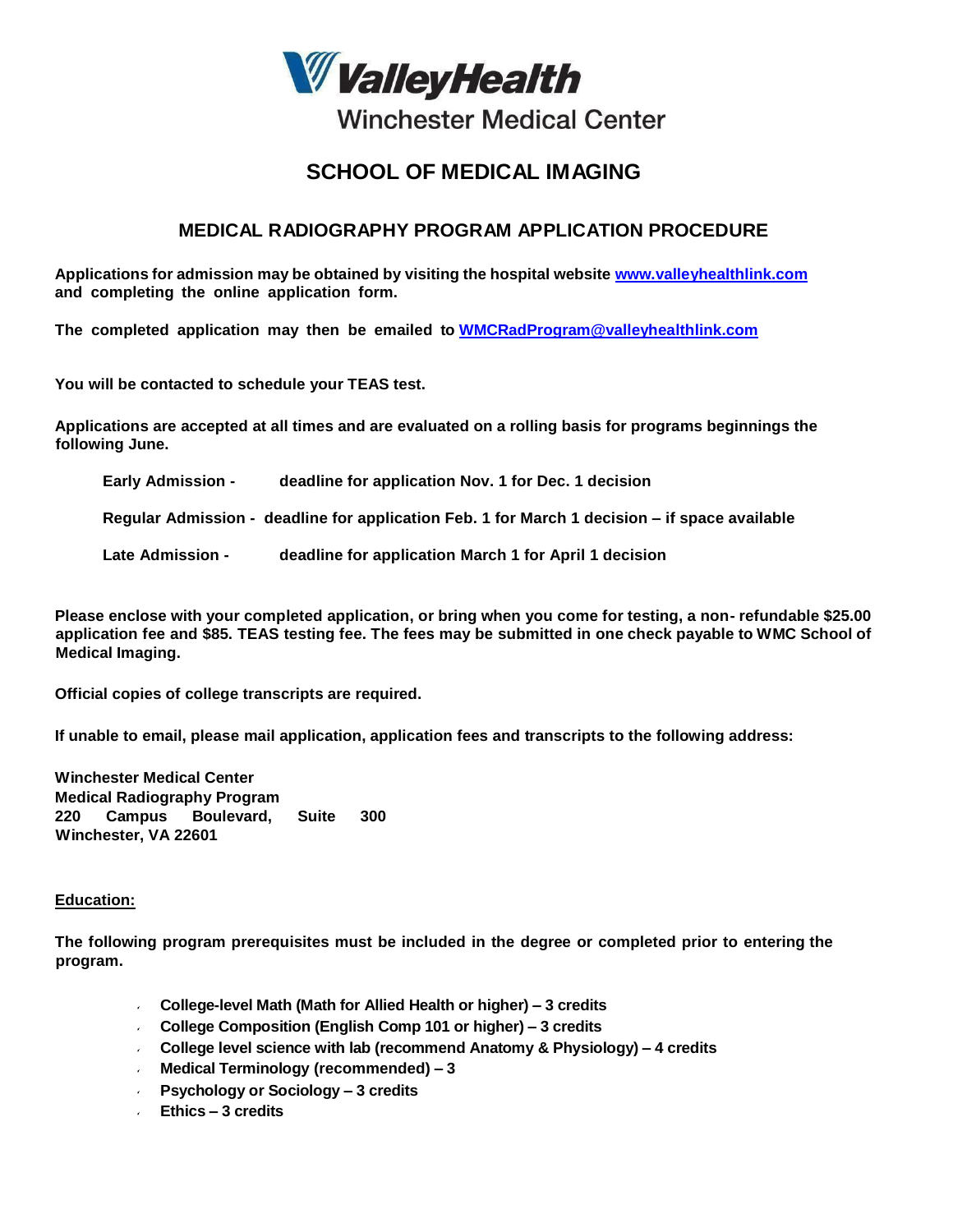**NOTE: Applicants who are nearing completion of their degree may be considered, providing no more than 8 credit hours remain upon entering the program. Students will have one year after entering the program to complete all**

required credits for the Associate's Degree. Failure to complete the Associate's Degree by the end of the 2<sup>nd</sup> **semester of the program will result in dismissal from the program.**

**After application, fees, and transcripts are submitted, an aptitude test will be administered by the Medical Radiography Program. The aptitude test required for prospective students for the Medical Radiography Program**  is called the Test of Essential Academic Skills V for Allied Health Test (TEAS). The test focuses on math, grammar, **and reading comprehension. If the test results along with the prerequisite college courses demonstrate acceptable grades, applicants will be invited for a career preview within the WMC Medical Imaging department. This opportunity will confirm interest in the program by allowing the applicant to observe examinations that are offered at our institution and to speak with current students about classes, study times, etc.**

#### **Final Interviews**

**After all observations are completed, qualified applicants will be chosen for final interviews before a Selection Committee consisting of representatives from Radiology Management and the Imaging Department as available, the Medical Advisor to the Medical Radiography Program, the Clinical Instructors, and the Program Director. This committee selects final candidates for the Medical Radiography Program. Decisions for admission to the program are based on a point system. Applicants are scored on completion of prerequisites, average of the English and Math TEAS scores, prior healthcare and volunteer experience, oral and written communication skills and other criteria.**

 **Notification of acceptance into the program will be mailed and e-mailed to the student within 1 week of the final interview. A written statement of acceptance and a non-refundable administrative fee of \$100 must be returned within 30 days of notification of admission in order to ensure retention of a position within the cohort. The \$100 deposit will be credited toward the first semestertuition of \$3,000 which is due June 1 prior to the program start.**

Applicants must submit to a background check and drug testing before May 1 and are responsible for these fees. Drug testing and background checks must be completed May 1; failure to do so will result in the applicant forfeiting **his/her seat in the class.**

#### **Transfer Students**

**Radiologic Technology Programs are not required to accept transfer students. Individual cases may be considered.**